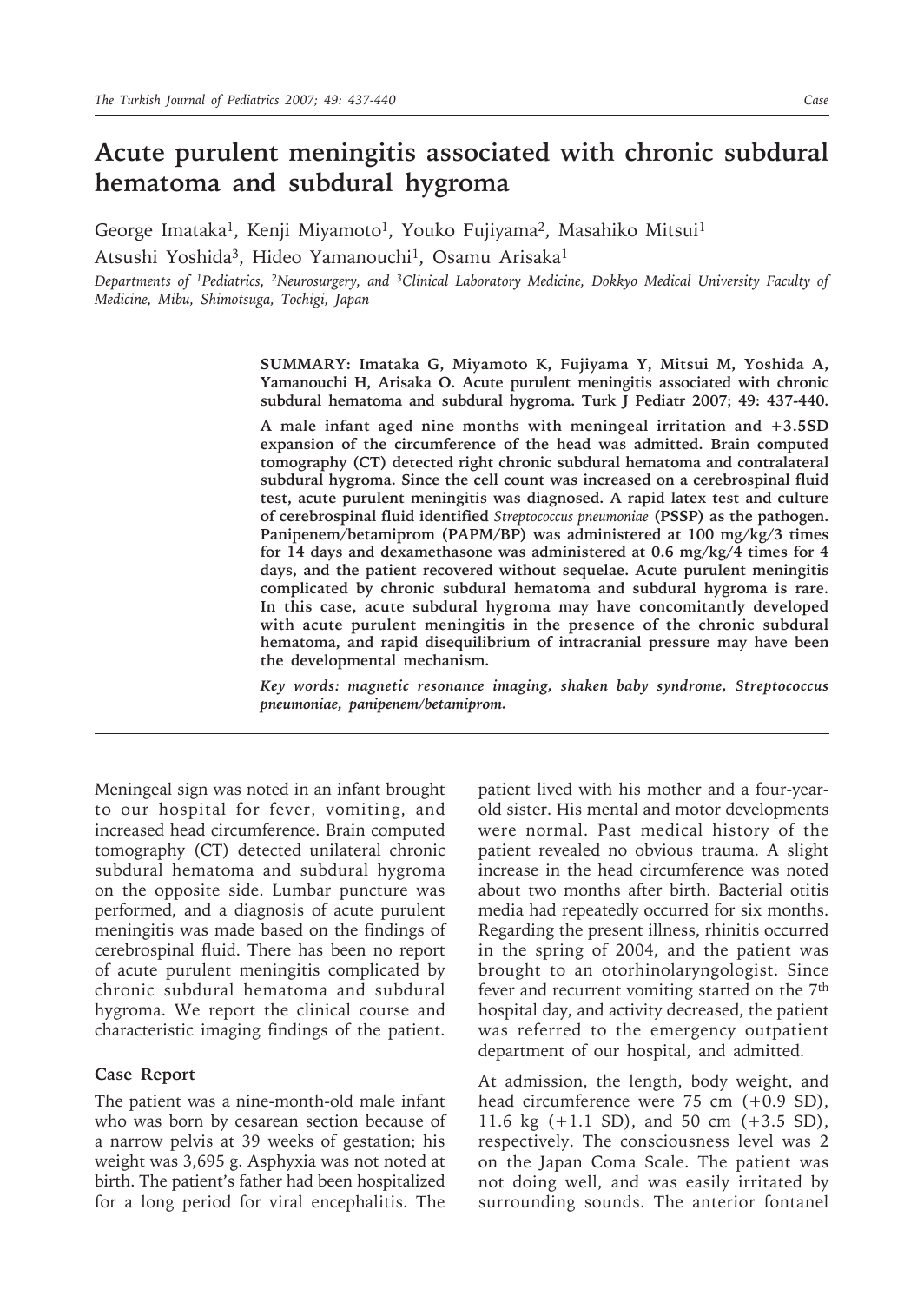was distended, and neck stiffness and Kernig sign were noted. No hemorrhage was noted in the retina or vitreous body in either eye. Flare of the pharynx and bilateral bacterial otitis media were noted. There were no abnormalities in the thoracic or abdominal region. No injury or bruise suggesting abuse was noted on the external surface skin of any part of the body. Whole bone X-ray radiography was normal. Brain CT and magnetic resonance imaging (MRI) (Fig. 1A) detected a subdural high density area in the right anterior temporal region, and a low density area in the left anterior temporal region. The cerebral ventricles were not extended, and myelination corresponded to his month of age.

On peripheral blood testing, white blood cell count was  $34,500/\mu L$ , and C-reactive protein (CRP) was 19.8 mg/dl, showing strong inflammatory reactions. No anemia, hypoglycemia, liver function disorder, or

438 *Imataka G, et al The Turkish Journal of Pediatrics • October - December 2007*

abnormal electrolyte was noted. Coagulation test including vitamin K was normal. On cerebrospinal fluid test, the initial pressure was 40 mmHg, and the cell count was 328 (neutrophil: 270, lymphocyte: 20). The cerebrospinal fluid protein and glucose levels were 20 mg/dl and 77 mg/dl, respectively. Cocci were observed in gram-stained cerebrospinal fluid under a microscope. On rapid latex diagnosis of microorganisms in cerebrospinal fluid, *Streptococcus pneumoniae* antigen reaction was positive. Cerebrospinal fluid culture test was performed a few days later, and *S. pneumoniae* (PSSP) was detected and determined to be the etiologic bacteria.

Subdural puncture was performed through the anterior fontanel to reduce intracranial pressure (Fig. 1B). The cerebrospinal fluid contained old blood clots, consistent with the finding of chronic subdural hematoma. For treatment of meningitis, 100 mg/kg/day divided three



**Fig. 1A:** Upper three slices are brain CT images on admission. A chronic subdural hematoma was noted in the right anterior temporal region. The cerebral cortex of the right anterior temporal region was compressed, and the right lateral ventricle was narrowed. No midline shift was noted. In the contralateral subdural cavity, subdural hygroma was present.

**Fig. 1B:** Lower three slices are brain CT images after subdural puncture. Air due to puncture was noted.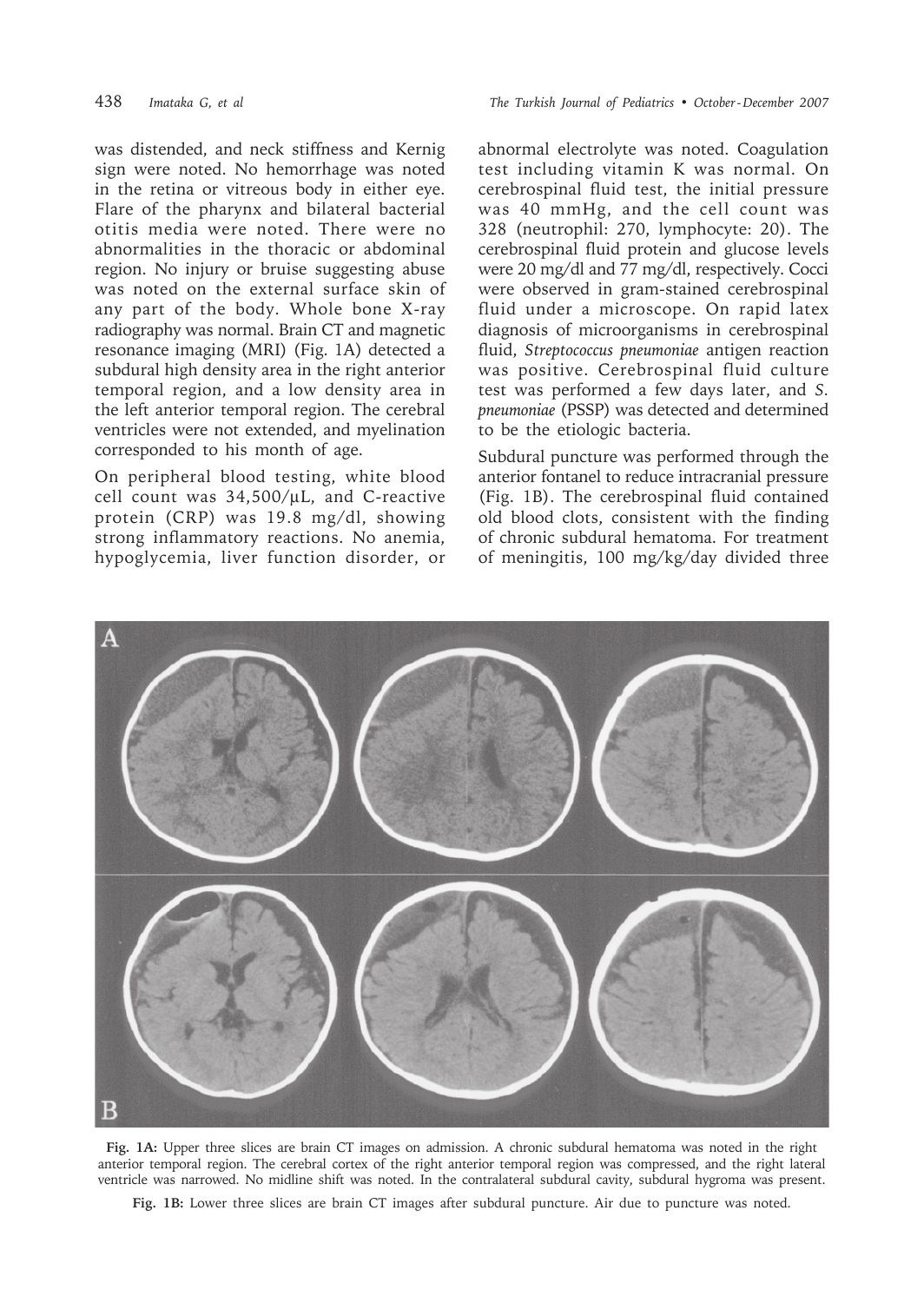doses of panipenem/betamiprom (PAPM/BP) was administered daily for 14 days and 0.5 mg/kg/day divided four doses dexamethasone was administered for 4 days with concomitant mannitol. The symptoms of meningeal signs were resolved within a few days.

The patient was followed for 1 year and 6 months after the occurrence by brain MRI, and abnormal MR imagings were improved. Bilateral auditory brainstem responses (ABR) showed normal findings and the patient had good hearing ability. No sequelae were noted in movement or speech as of three years of age, nor was there any progression of expansion of the head circumference. No convulsion occurred during the clinical course.

## **Discussion**

The cause of subdural hematoma is rupture of the cerebral bridging veins of the skull and brain surface. Since the bridging veins are thin and easily injured in neonates and infants, the incidence of subdural hematoma is high in this developmental period<sup>1</sup>. For example, birth trauma causes subdural hematoma in neonates<sup>2</sup>. However, no abnormality was noted in the birth course of the patient. Occurrence of chronic subdural hematoma after very minor head trauma, despite the absence of an obvious trauma, has been reported in infants<sup>3</sup>. Since chronic subdural hematoma is easily missed in the infantile period without a past history of trauma, and causes complications of macrocephalia, developmental disorder, and consciousness disorder, caution is necessary. Although the patient's mother reported that the patient had no past history of trauma, the mother may not have noticed trauma of the head of her child. In addition, the patient was an infant and could not complain of headaches. Shaken baby syndrome is known to develop subdural hematoma without a history of trauma in infants aged less than two years, particularly at the age of 3-6 months<sup>4</sup>. Shaken baby syndrome is accompanied by eye fundus hemorrhage in 75-90% of cases, and diagnosed upon status epilepticus, differing from the course of this patient. However, observation, including for abuse, is necessary because the possibility of shaken baby syndrome could not be completely excluded.

Symptoms of chronic subdural hematoma in infants include recurrent vomiting, convulsion, distention of the anterior fontanel, and expansion

of the head circumference. The patient's chronic subdural hematoma may have been the cause of the increased head circumference. The patient's head circumference had increased due to acute purulent meningitis before admission, although the time of development of chronic subdural hematoma diagnosed based on the images and punctate was not clear.

In subdural hygroma, fluid is retained in the space between the dura mater and arachnoid, and this frequently occurs in neonates to infants. It should be differentiated from external hydrocephalus, in which the subarachnoid space expands. The most frequent cause in the neonate and infant with subdural hygroma is associated with trauma and acute purulent meningitis has also been reported<sup>5</sup>. The main pathology of purulent meningitis with subdural hygroma is perivascular inflammation in the arachnoid containing abundant blood vessels, and when inflammation ruptures the arachnoid, bacteria may invade below the dura mater and cause leakage of exudates. Cytokines such as interleukin (IL)-6 and tumor necrosis factor (TNF)-α are considered to be the cause of subdural hygroma<sup>6</sup>.

The mechanism of concomitant development of acute purulent meningitis with chronic subdural hematoma and subdural hygroma in this patient was unclear. Since the head circumference had increased in the patient, and CT detected chronic subdural hematoma, the dura mater and arachnoid may have already been likely to rupture before the development of the symptoms. In addition, the chronic subdural hematoma was unilateral and subdural and subarachnoid pressures on the opposite side may have been likely to lead to rupture to maintain intracranial pressure equilibrium, readily inducing subdural hygroma in this case with acute purulent meningitis.

In Japan, a clinical trial of a 7-valent pneumococcal conjugate vaccine for infants and children has been in progress since 2004. However, the vaccine has not yet been introduced in Japan as of July 20067. Therefore, this patient did not receive the vaccine. The 7- or 11-valent conjugate vaccines for prevention of various pneumococcal infections have been recently launched in several countries<sup>8</sup>. Early introduction of the pneumococcal conjugate vaccine is necessary not only in Japan but also throughout the world for prevention of pneumococcal infections.